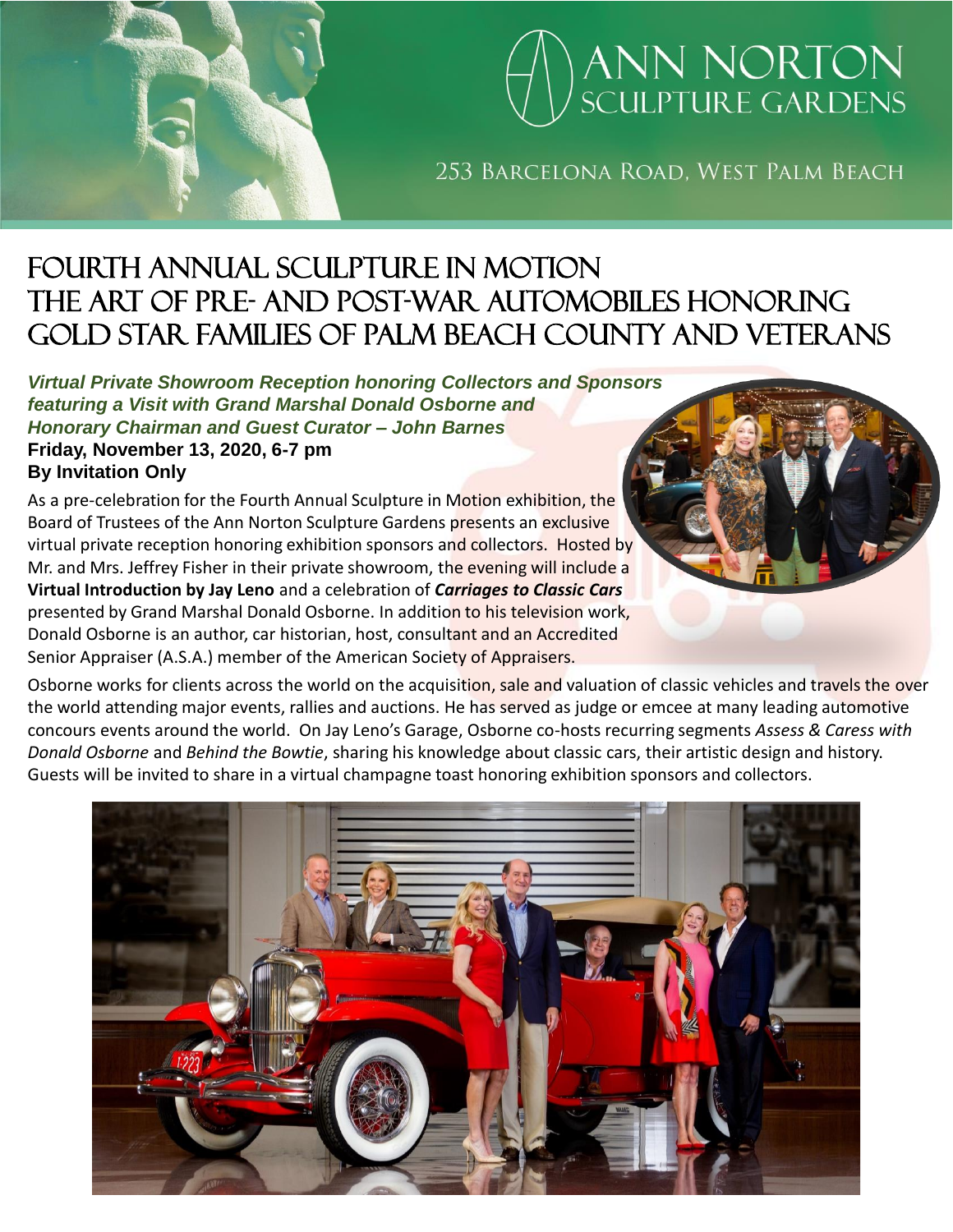# **ANN NORTON**<br>SCULPTURE GARDENS

253 BARCELONA ROAD. WEST PALM BEACH



### fourth annual Sculpture in Motion The art of Pre- and post-war automobiles HONORING GOLD STAR FAMILIES OF PALM BEACH COUNTY AND VETERANS

*Grand Marshal – Donald Osborne Honorary Chairman and Guest Curator – John Barnes Co-Chairmen – Robert Bishop, Frances and Jeff Fisher, Audrey and Martin Gruss* **Saturday, November 14, 2020** *Community Exhibition***, 10 am-4 pm** *The Grand Tour Parade of Cars,* **4:15 pm**

Throughout history, cars have reflected innovation...kinetic art, industrial design, and skillful engineering inspired decades of rolling sculpture that enabled early transportation, elegant travel, and racing history. Automotive design is in fact a reflection of our imagination and what the future may hold. Design is everywhere, but a car is personal. The rich history that accompanies the commission of some of the most extraordinary vintage vehicles in our history is an inspiring message. Innovation is a theme throughout this exhibition, confirming that art, science, and technology go hand in hand.

During the *Community Exhibition* visitors of all ages will have the opportunity to experience the history and design of rare, one of a kind, classic pre- and post- war automobiles in this "dream car" exhibition. Group tours by renowned automotive historians will be offered throughout the day, and guests will have the opportunity to be the judges and cast their votes for Most Artistic, Most Elegant, People's Choice and the Young Connoisseurs' Award .

The community and guests will have the opportunity to view *The Grand Tour Parade of Cars* departing the main lawn from the Ann Norton Sculpture Gardens, crossing the bridge and touring the island of Palm Beach.

All tickets will be sold in advance in accordance with safety compliance following CDC and the City of West Palm Beach guidelines for COVID protocol. Visitors will be welcomed by the hour. Educational programming for students throughout Palm Beach County and docent tours for viewers across the country will be offered virtually.